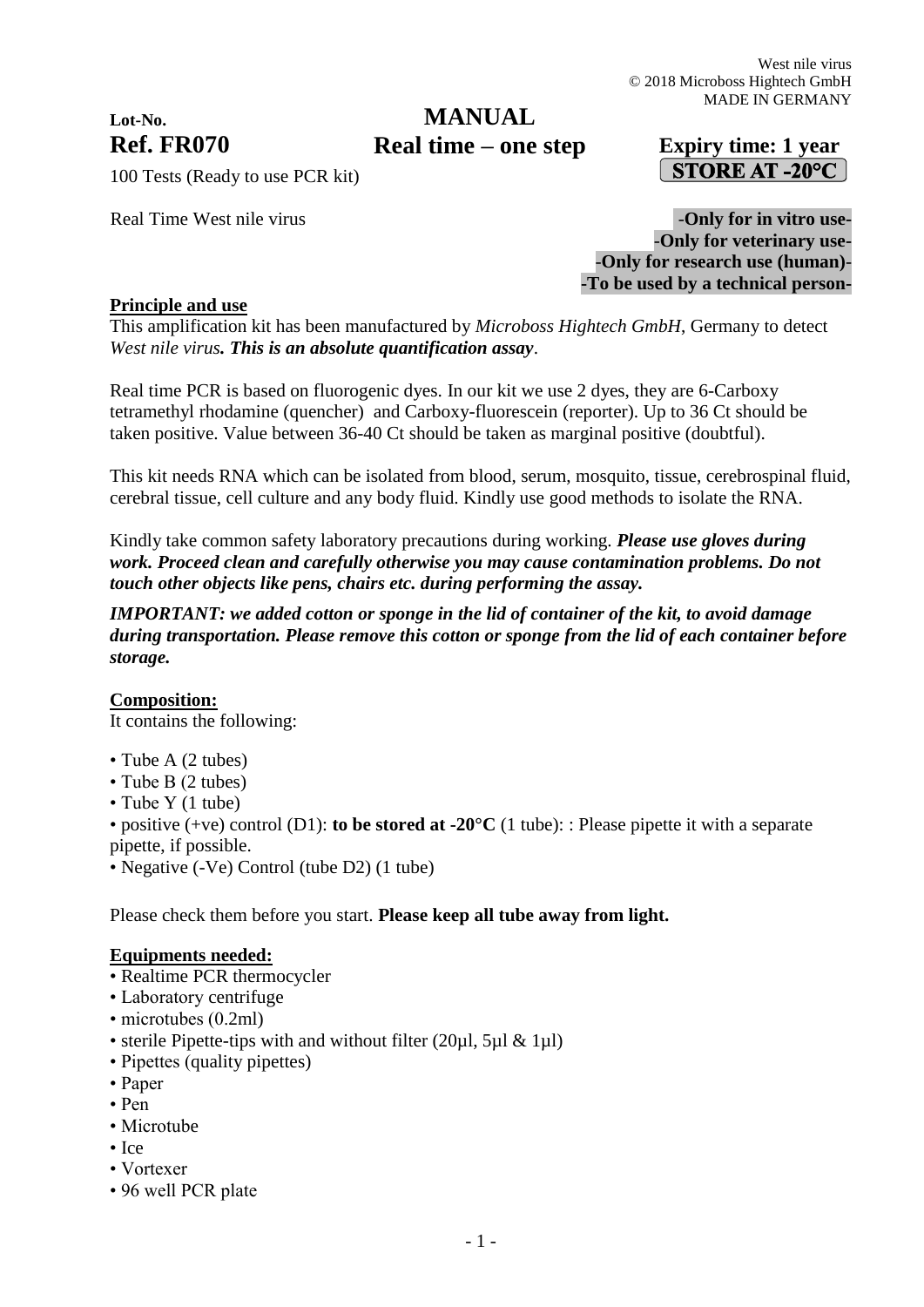# **Procedure:**

### *ONCE AGAIN: VERY IMPORTANT ! PLEASE USE GLOVES ! DON'T TOUCH ANY OTHER OBJECTS, OTHERWISE THERE MAY BE RNASE CONTERMINATION DURING THIS PART.*

# **STEP A**

1. Kindly thaw one tube each: A, B, Y, D1 and D2. After thawing, kindly put the tubes at 4°C (as it is better). If not in use, store the kit at -20°C.

2. Mark your microtubes with a sample number, +ve Control and –ve Control. You can use 96 well microplate instead of tubes.

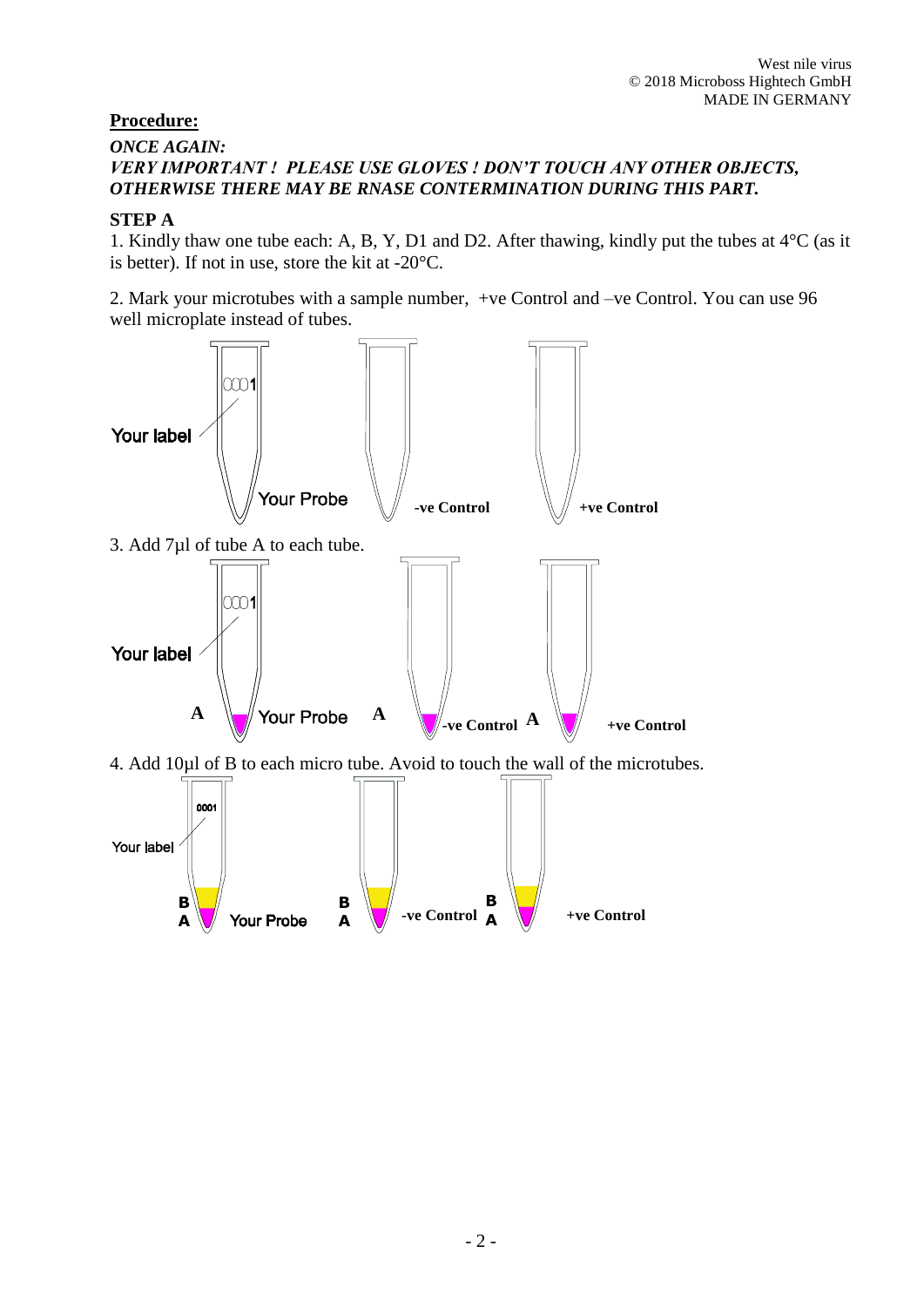5. Add 1µl of Y to each tube (avoid to touch the wall of the microtubes).



**TIP: Add 7µl A + 10µl B + 1µl Y = 18µl per reaction. In case you want to run 10 reactions i.e. you need total 180µl, therefore you should mix 70µl of**  $A + 100\mu$ **l of**  $B + 10\mu$ **l of**  $Y = 180\mu$ **l from which you can take 18µl and add to each tube. This way you save time and hardware.**

6. Add 2µl of your RNA with sterile pipette-tip with filter to each micro tube according to your label except +Ve and -Ve (Avoid touching the wall). **Use every time a new pipette tip** (for each sample) ! Mix it.



7. Use new pipette tip with filter. Add 2µl of tube D1. Mix it. If you don't have the positive control, please run the test without positive control.



8. Use a new pipette tip. Add 2µl of –Ve (tube D2) to –Ve Control (don't touch the wall).Mix it.



9. Centrifuge all tubes for 20 sec. for 8000 rpm (this is not necessary but it is better).